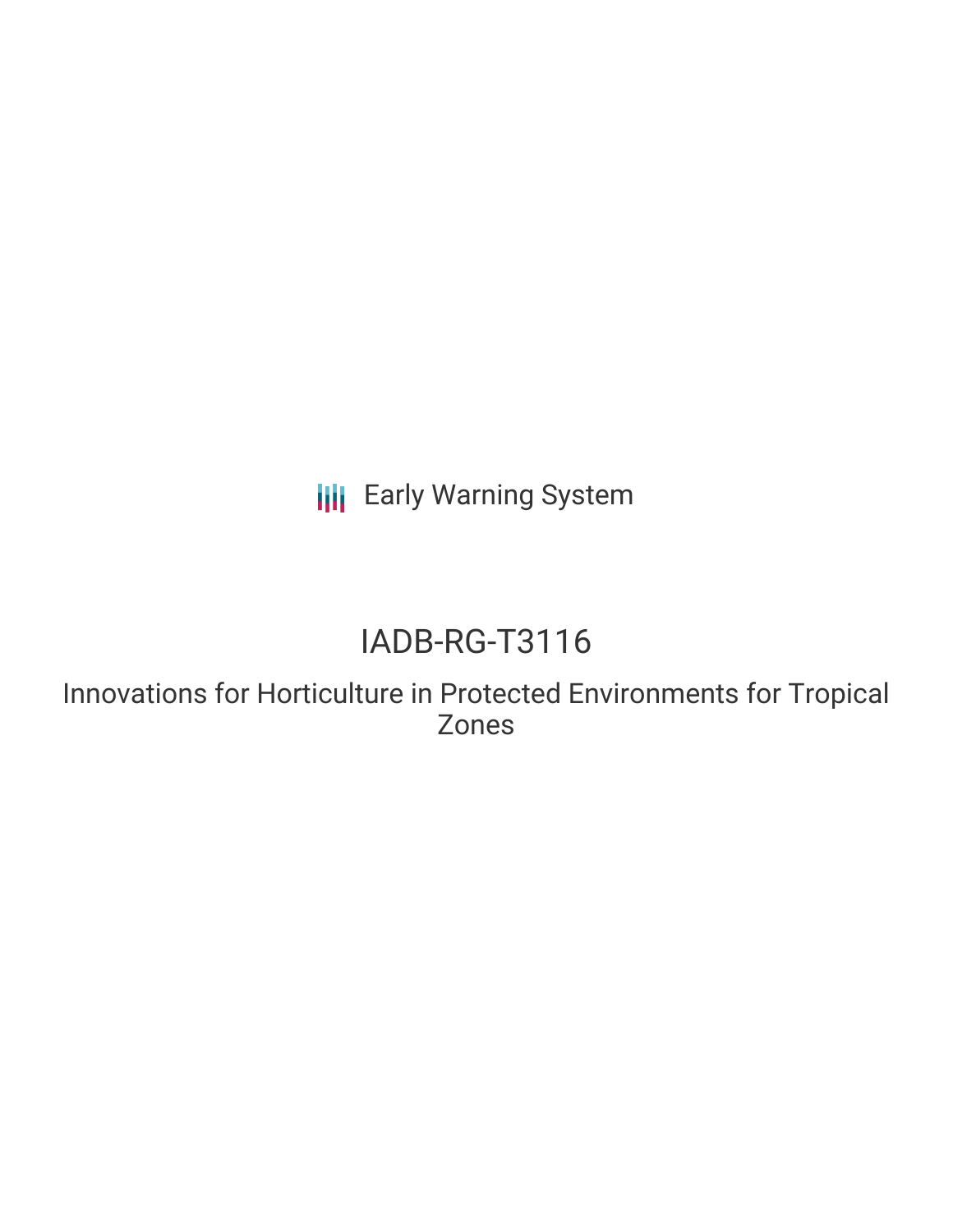

### **Quick Facts**

| <b>Financial Institutions</b>  | Inter-American Development Bank (IADB) |
|--------------------------------|----------------------------------------|
| <b>Status</b>                  | Approved                               |
| <b>Bank Risk Rating</b>        | U                                      |
| <b>Voting Date</b>             | 2017-09-14                             |
| <b>Borrower</b>                | Regional                               |
| <b>Sectors</b>                 | Agriculture and Forestry               |
| <b>Investment Type(s)</b>      | Grant                                  |
| <b>Investment Amount (USD)</b> | $$0.40$ million                        |
| <b>Grant Amount (USD)</b>      | $$0.40$ million                        |
| <b>Project Cost (USD)</b>      | $$1.65$ million                        |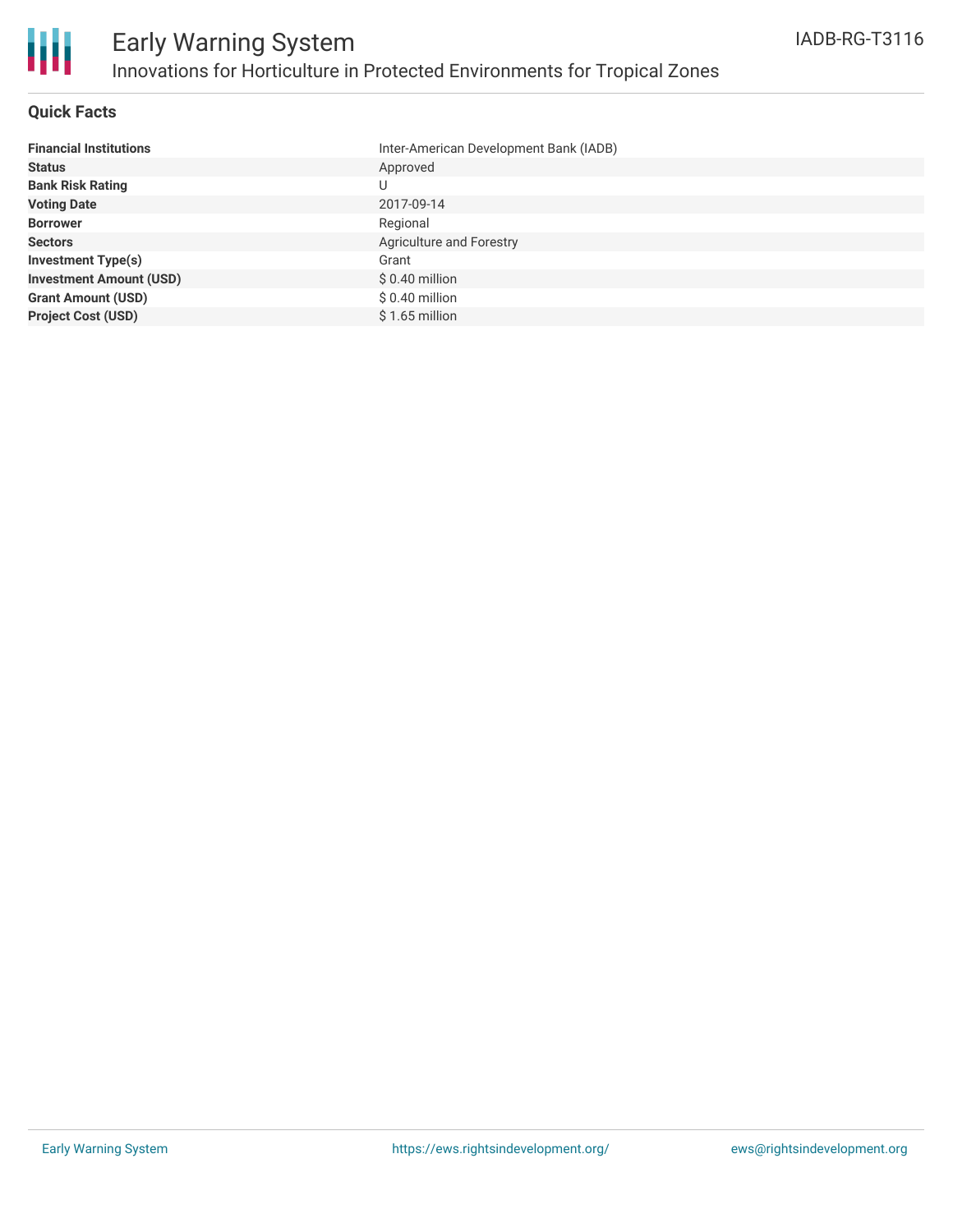

### **Project Description**

Contribute to generation of innovations for sustainable intensification of horticulture in protected environments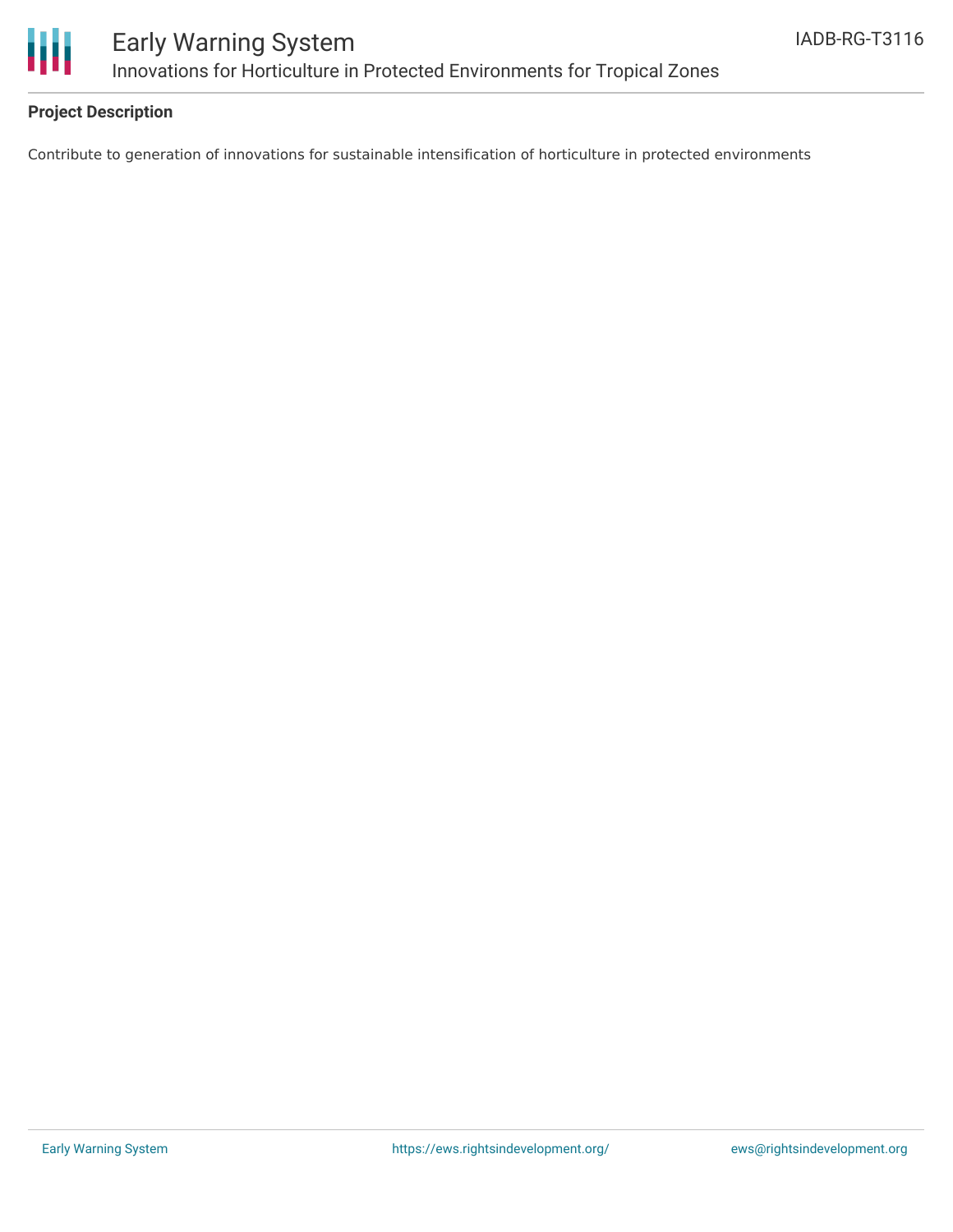

## Early Warning System Innovations for Horticulture in Protected Environments for Tropical Zones

### **Investment Description**

• Inter-American Development Bank (IADB)